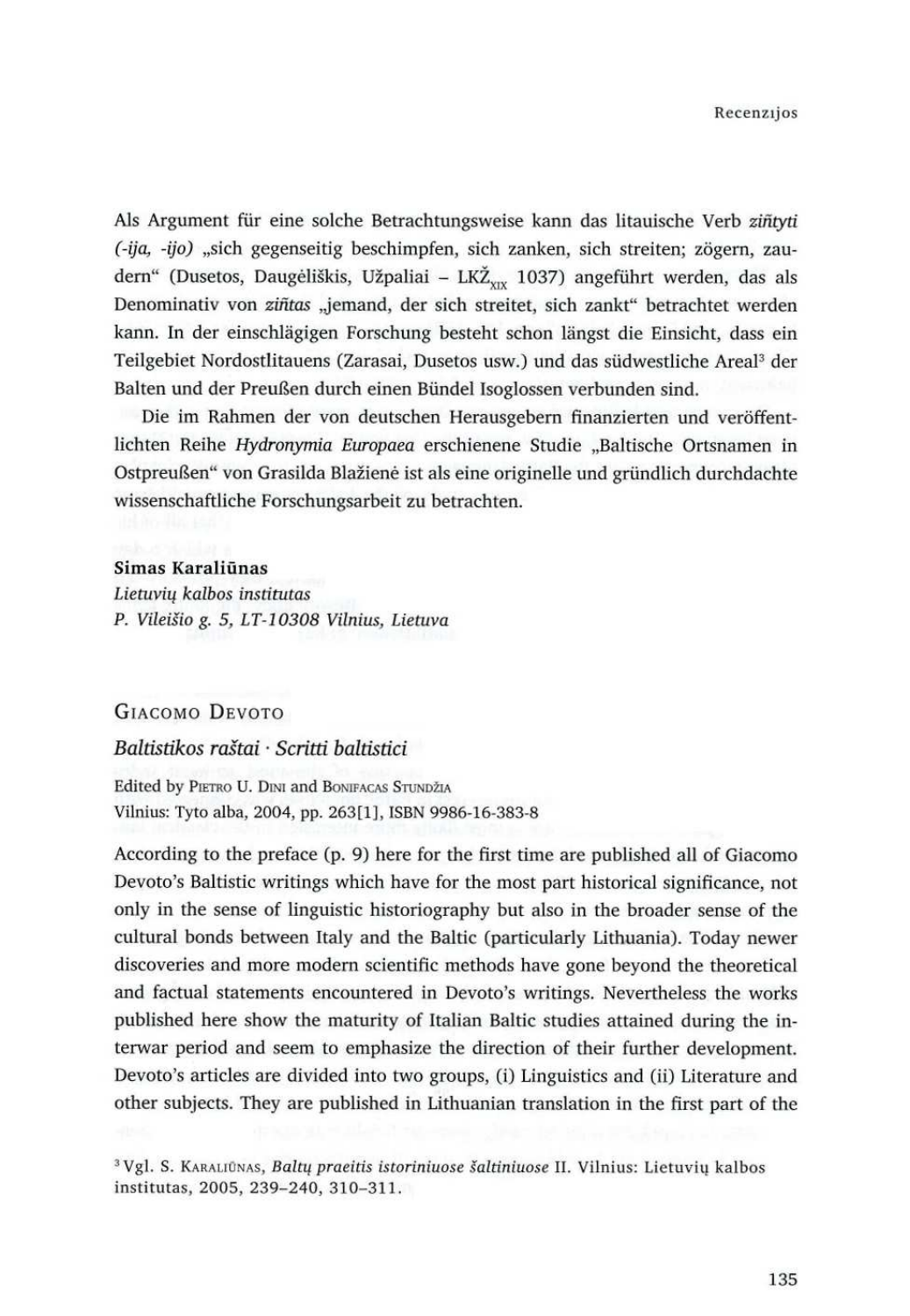Recenzijos

book (pp. 37-128) and in the Italian original in the second part of the book (pp. 165-263).

There are two introductory articles about Devoto, one by Pietro U. Dini, "Giacomo Devoto baltistas: Nuomonės ir citatos" (pp. 13-29) = "Opinioni e citazioni su Giacomo Devoto baltista" (pp. 141-158) and the second by Bonifacas Stundžia, "Žymiojo italų neolingvisto baltiškoji trajektorija" (pp. 30–34) = "La traiettoria baltica di un famoso neolinguista italiano" (pp. 159-164).

The article by Bonifacas Stundzia emphasizes Devoto's positive feelings about the Lithuanian nation. Stundzia (p. 34, 164) quotes from Devoto's article about the Lithuanian language: "Ma chi pensi che @ occorso 11 prestigio di Dante e dei grandi artisti toscani per dare all'Italia la sua lingua lettereria; che ci son voluti secoli di lotte da parte dei re di Francia per consacrare il prestigio politico della città di Parigi non meno di quello linguistico del suo dialetto, rimarra ammirato e sorpreso dall'ardimento con cui i patrioti lituani hanno voluto senza un genio letterario, con una autonomia politica ai primi passi, creare artificialmente queste condizioni, tentare per la prima volta la coltivazione in serra di una pianta che nonera cresciuta se non attraverso i secoli, lenta e libera da ogni volontà umana." - "But whoever

Dini notes that Baltic studies was not Devoto's primary interest, but rather ancient languages. Devoto himself wrote in the first issue of Studi Baltici (1931: 3) that his only connection with the Baltic languages was a result of study with W. Schulze and M. Niedermann, Perhaps Devoto's study of the Baltic languages would have ceased had he not been appointed the editor of Studi Baltici. It seems that all of his Baltistic studies began at that time (p. 14). Among these are articles which today we would consider purely informational (p. 15, 143), although they probably did not seem such in Italy of the 1930s. Dini writes that Devoto knew the Baltic lands personally (p. 18, 146). In the fall of 1933 until December he studied Lithuanian and taught at the University of Kaunas. During this period he took several side trips to visit Prof. Mikkola in Helsinki, Prof. Endzelins in Riga and Prof. Kieckers in Tartu. Although Devoto was asked to contribute to Endzelins' Festschrift he was unable to, but he wished to be included in the Tabula gratulatoria (p. 19, 148).

Dini writes (p. 25, 153) that Devoto was one of the most eminent Indo-Europeanists of his time and that his interest in Baltic languages was connected with Indo-European studies. Devoto was most likely more interested in the classical languages, Italic languages and the Italian language. Perhaps this is why some scholars who studied with Devoto in Florence are inclined to rate his Baltic work as being of third-rate importance.

136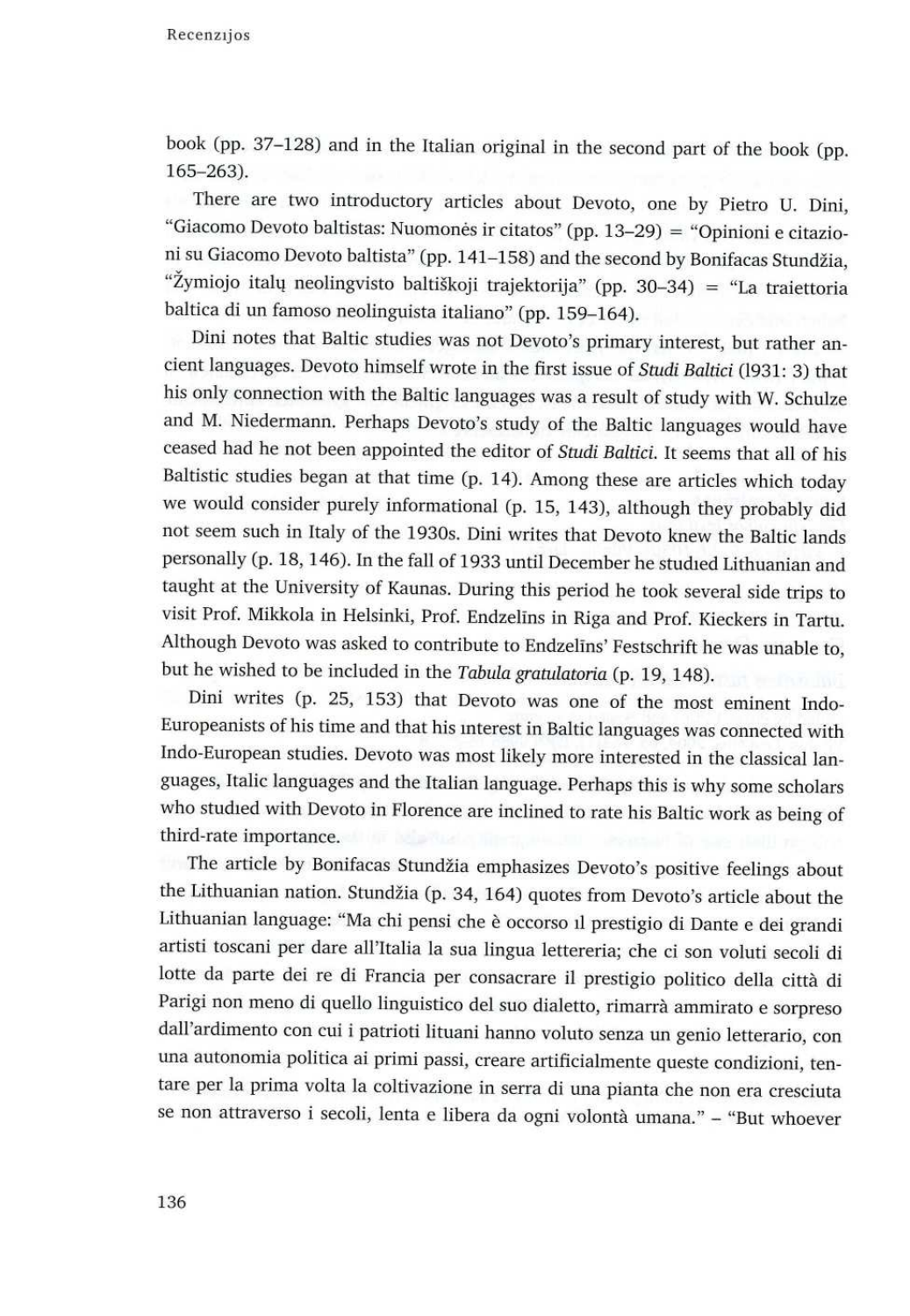keeps in mind the fact that the prestige of Dante and that of the great Tuscan artists were necessary to give Italy its literary language and that centuries of struggles on the part of the French kings were necessary to give the city of Paris its political prestige and the prestige of its dialect, will admire and be surprised at the boldness<br>with which the Lithuanian patriots, without a literary genius and with a political with which the Lithuanian patriots, without a literary genius and with a political autonomy in its early stages, have wished to create these conditions artificially, to attempt for the first time the cultivation in a greenhouse of a plant (tree?) which has only grown through the centuries, slowly and free from any human intervention." Stundžia adds then that probably no foreigner has ever said anything nicer.

The first article in the linguistics section "Lietuvių kalba" (pp. 37-49) = "La lingua lituana" (pp. 167-179) containing the quotation given above (p. 40, 170) is a brief general description of the Lithuanian language intended for the non-specialist. Here Devoto notes the appearance of Alfred Senn's grammar Litauische Sprachlehre (Heidelberg, 1929), at that time the only grammar available to foreigners since the publication of Leskien's Lesebuch. Minor inaccuracies such as the correction of the name of Senn's grammar to Kleine Litauische Sprachlehre are given in the footnotes to the Lithuanian translation of Devoto's article (p. 48), but not in the original (p. 178).

Of considerable interest is the "Pristatymas" (p. 40) = "Presentazione" (p. 180) from the first volume of Studi Baltici. Here Devoto calls to our attention that this journal is the first international journal devoted to Baltic philology outside of the Baltic countries. Devoto also announces his intention to publish articles in languages other than Italian. Dini (p. 20, 148) writes that in the first eight volumes of Studi Baltici there were 102 articles by authors of various nationalities, approximately 20% by Italians and 80% by foreigners (p. 24, 153). At present outside of the Baltic countries there is only one other journal devotedexclusively to Baltic linguistics and culture, viz., the Italian journal Res Balticae, a worthy successor of Studi Baltici. The Italian journal Ponto-Baltica could in principle also be called a worthy successor, but it does not emphasize exclusively Baltic subjects.

In the article "Tauta ir laudis" (pp. 51-57) = "Tauta e l'audis" (pp.181-187) Devoto writes that the word tauta denotes the original organization of 'state' or 'government' and derives from a root \*teuta /\* touta, whereas laudis refers to a people with common inheritance and derives from the root \*leudh- 'to grow'.

The article "Lietuvių *úošvis"*, latv. *uôsvis*" (pp. 58–64) = "Lit. *úošvis*, Lett. *uôs*vis 'suocero"" (pp.188-194) notes that originally the Baltic word meant only the 'wife's father' not, as later became possible, also the 'husband's father'. For this word Devoto reconstructs a root  $\tilde{O}UKJ$ - (p. 193) (which in contemporary transcription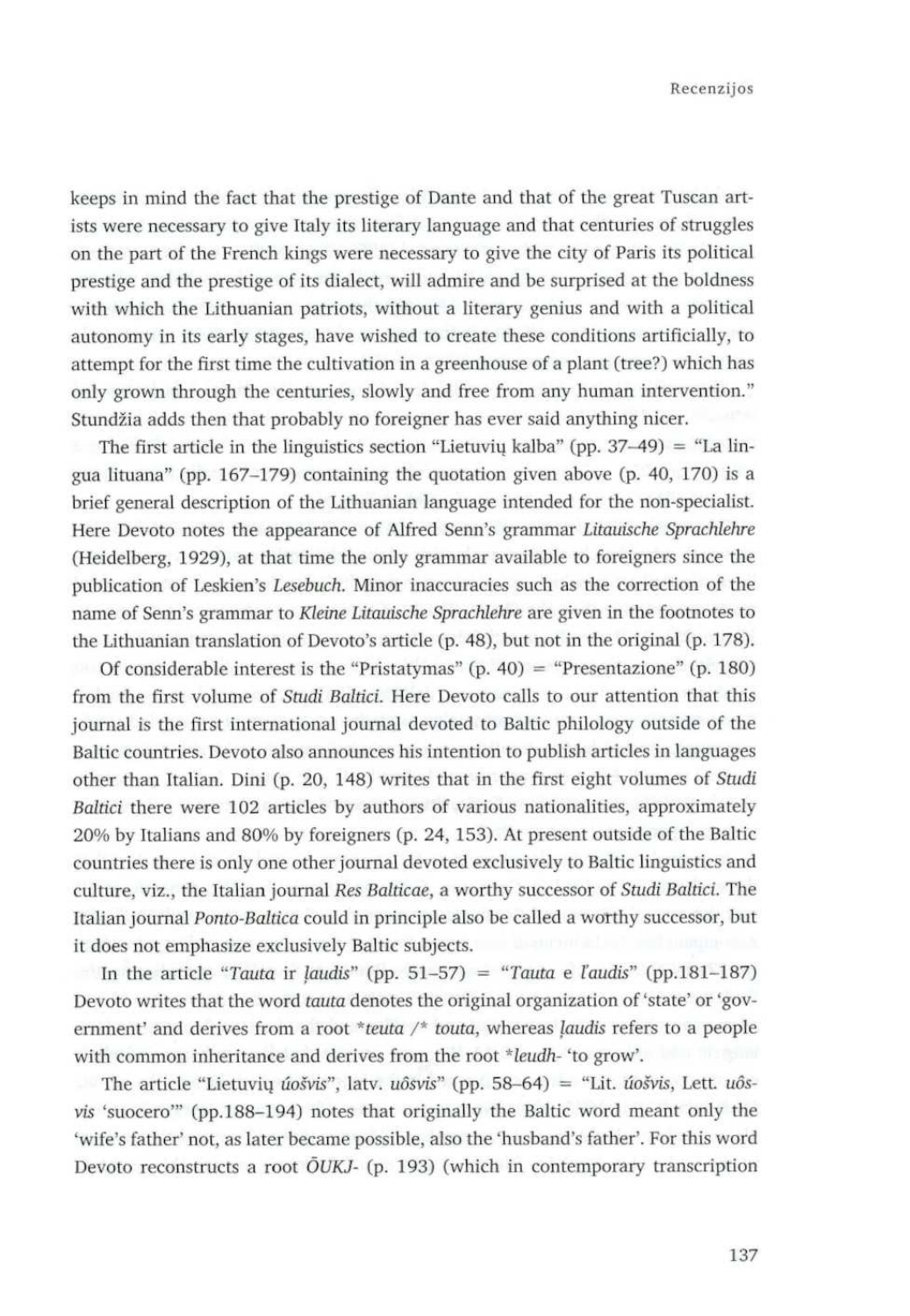Recenzijos

would be \*ōuk- with a long diphthong and a palato-velar  $\vec{k}$ ). Devoto, presenting several different possibilities of development finds the same root in a different ablaut grade in Lat.  $\bar{u}xor$  'wife'. Although Fraenke

The article "Latvių kilmė ir kalba" (pp. 65–81) = "Le origini e la lingua dei<br>lettoni" (pp. 195–214) is a brief popular account of the origin of the Latvians and<br>their language and "Kvietimas į baltų filologiją" (pp. 82–9

more conservative than the Slavic. The brief discussion of the vocalic system (p. 97; pp. 231–232) is really unsatisfactory from the contemporary structuralist point of view. According to Devoto: "L'area baltica non è sta

In regard to the development of Indo-European \*o and \*o one can say that<br>these phonemes merged in Germanic, Baltic and Slavic, but the phonetic result<br>was the same in Baltic and Germanic as opposed to the phonetic result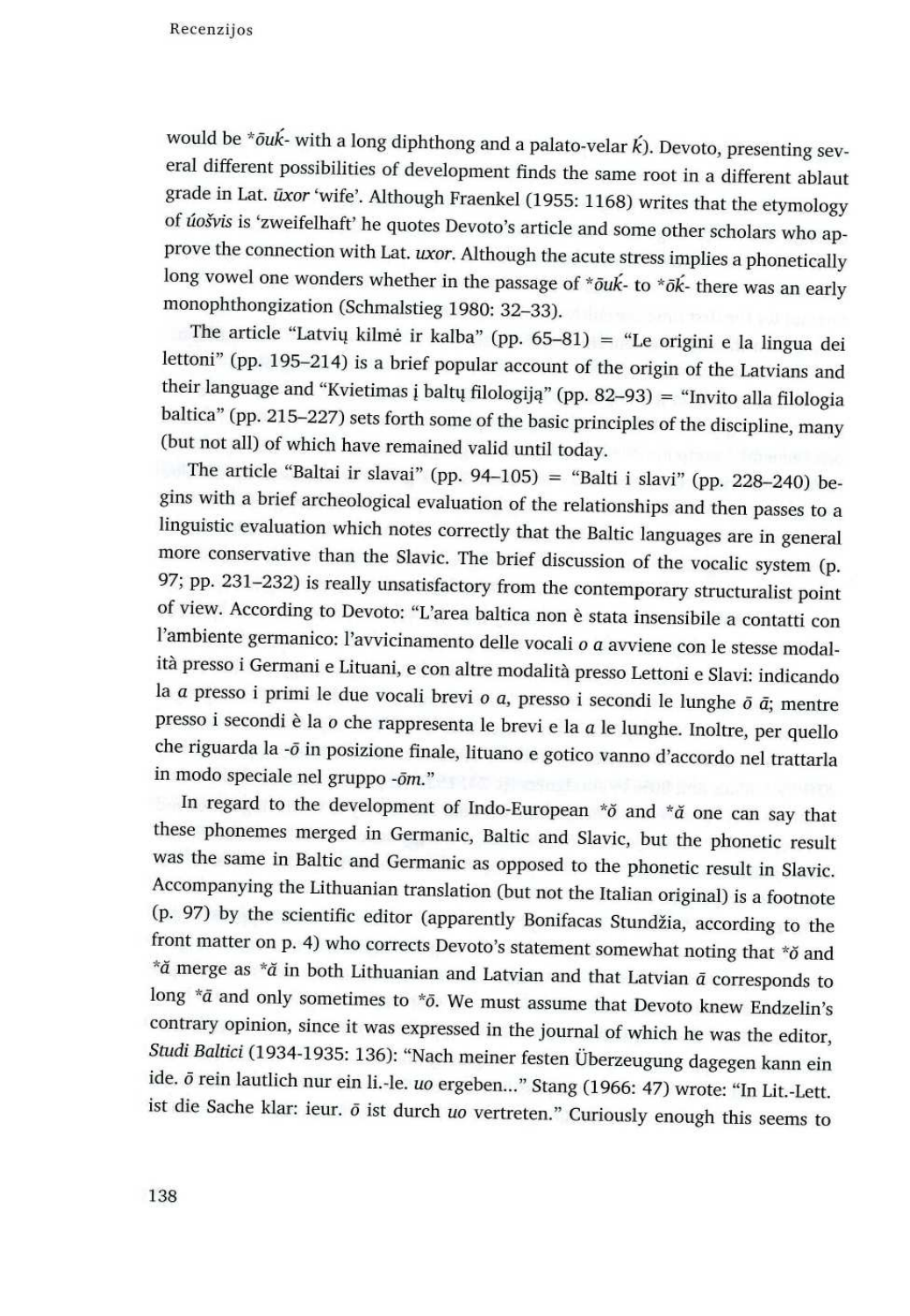be contrary to his opinion expressed earlier (1942: 196, fn. 1): "Ich rechne - im Gegensatz zu Endzelin – mit einer zweifachen Entwicklung des ieur.  $\bar{o}$  im Lit.-Lett., nämlich zu uo und  $\bar{a}$ , vgl. Gen. Sg. vilko = lat. lupõ sowie lett. dāsns (lit. dosnùs)...". Mažiulis (1970: 21) has suggested that stressed Indo-European  $*$ ō gives Lith.-Latv. uo, whereas unstressed Indo-European  $*$ <sup>5</sup> gives Lith.  $\bar{o}$  and Latv.  $\bar{a}$ . The statement that Lithuanian and Gothic have the same treatment for final - $\delta m$  is more or less true (i.e., when the Lith. final  $-\delta m$  presupposes the earlier loss of a following vowel, as in the dat. dual ending -oma, cf. Zinkevičius 1980: 198). Devoto's statement is not, however, particularly relevant. Indo-European  $*\bar{a}$  and  $*\bar{o}$  merged as  $*\bar{o}$  already in Common Germanic (Guxman et al. 1962, 116-117), whereas the passage of  $\bar{a}$  to  $\bar{o}$  in Lithuanian is relatively recent, examples of the retention of the etymological  $\bar{a}$  still being occasionally encountered in Mažvydas. Here we find, e.g., \*-ā stem nom. pl. mald-as 'prayers' (Urbas 1996: 218) presumably with an - $\bar{a}$ - in the final syllable (cf. contemporary mald-os), while Gothic has the etymological  $*$ - $\bar{a}$  stem nom. pl. gib-os 'gifts'. Gothic has a dat. pl. (with etymological -ōm) gib-om, but Mažvydas has an instr. pl. dawan-am-is 'with gifts' (Urbas 1996: 100) showing an  $-a$ - in both the first and third syllable as opposed to contemporary dovanomis. Thus the early Lithuanian passage of  $/\bar{a}/$  to  $/\bar{o}/$  has nothing to do with the Common Germanic merger of  $\sqrt[\ast]{a}/$ and \*/6/ or any imagined Gothic influence.

The preface to Storia delle letterature baltiche (Milan 1957) is reproduced on pp. 255-258 (with Lithuanian translation on pp. 120-123). This book contains articles on Lithuanian literature by Prof. Alfred Senn (my ownteacher), on Latvian literature by Ernsts (not Ernests as given on pp. 258, 263, 123, 128) Blese and on Estonian literature by Ants Oras. Devoto concludes his preface by saying that this book brings a word of solidarity, understanding and hope to all men of letters and their compatriots be they in their homeland or in exile (p. 258, 128). The preface to the second updated edition of this book entitled La letterature di Paesi Baltici. Finlandia, Estonia, Lettonia, Lituania (Florence, Milan 1969) is reproduced on pp. 259-263 (with Lithuanian translation on pp. 124-127). The authors of the articles are the same as above, but Prof. Edoardo Roberto Gummerus was added to write the article on Finnish literature. The conclusion of this preface is similar to the previous preface, but here the specific words "nelle tre repubbliche sovietiche, in Finlandia e all'estero" have replaced"in patria <sup>e</sup> in esilio" of the first edition.

The article "Tautos aplinkui Baltija" (pp. 109-119) = "Genti nel Baltico" (pp. 243–255) is a brief sympathetic historical study of the nations bordering on the Baltic Sea.